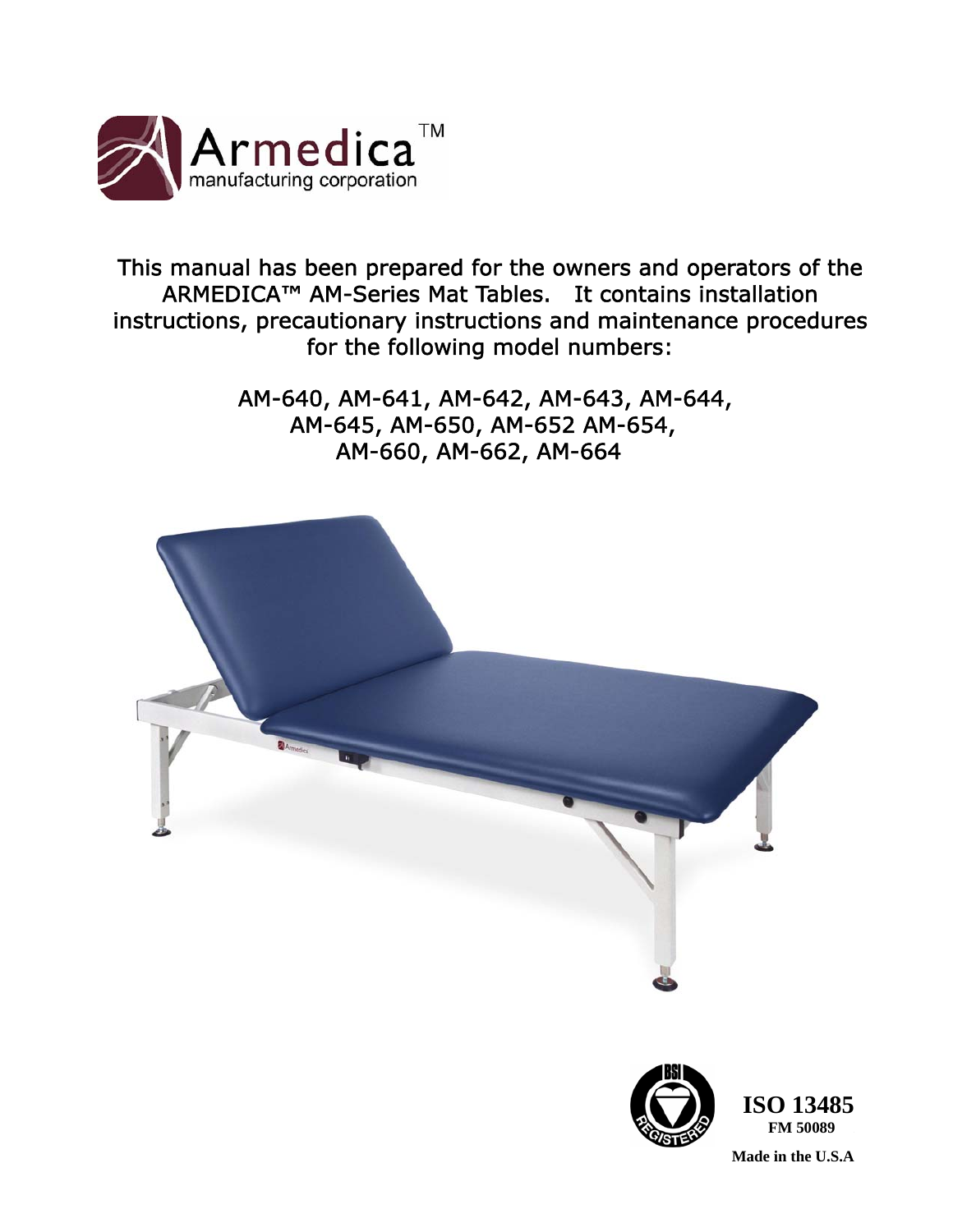*Armedica Treatment Tables are intended to be used as physical therapy supports for patients during clinician attended physical therapy related diagnosis, treatment, and monitoring. The table is equipped with vertical table height adjustment actuators*. **Patients are not to be left unattended.** 

# **INSTALLATION INSTRUCTIONS FOR ARMEDICA**TM **MAT PLATFORM TABLES**

- 1. Remove the mat platform from the carton, leaving the foam covering on the upholstered top.
- 2. Place the platform top with the bottom side up on a clean, smooth surface and remove the wood packing frame and strapping from the motor on electric models. On adjustable models with a manual crank, remove strapping and install the unit referring to the picture of model AM-642 (pg 4).
- 3. Remove the screws (A) holding the legs to the underside of the table and carefully unwrap.

#### **CAUTION: ON ELECTRIC AND ADJUSTABLE MODELS DO NOT FOLD OR KINK HYDRAULIC LINES AT ANY TIME**

- 4.Gently rotate legs into position as shown and insert bolts (3) with the bolt head and finishing cap washers (27) on the outside of the table frame. Tighten bolts securely using the nuts (13) provided. Attach the black finishing caps (28) to bolt heads by pressing firmly. Extra cable clamps and screws are included for additional cable clamping if necessary.
- 5. Install leveling glides (33) by screwing them into the legs.
- 6. Place the mat platform upright and remove the foam covering. Adjust the leveling glides as needed. The mat platform is ready for use. For powered models plug the power cord into a properly grounded 120 volt AC outlet. Power cord is hospital grade and reliability of unit can only be achieved when connected to an equivalent receptacle.

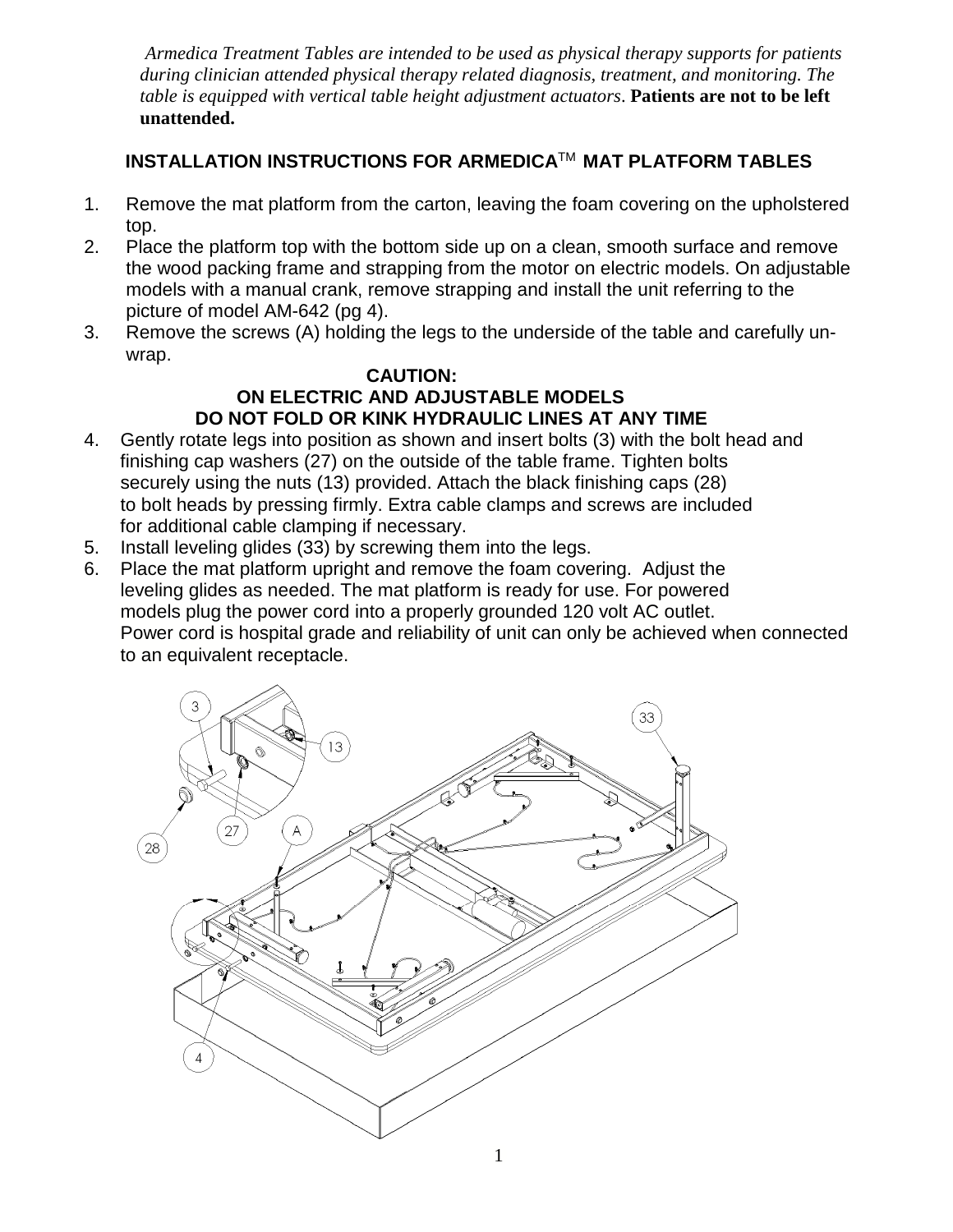#### **OPERATING INSTRUCTIONS**

To adjust the height of the Armedica™ Power Mat Platform, a low voltage toggle switch or optional foot switch is used to activate the motorized hydraulic pump. The up (UP) or down (DN) motion is clearly indicated on the foot switch.

The motors are equipped with a thermal cutoff that protects them from overheating.

Duty cycle on/off int. 1 min. / 5 min.

The Armedica<sup>TM</sup> Adjustable Mat Platform is adjusted with a crank handle that activates the hydraulic pump. Turning the handle clockwise will raise the table. Counter clockwise will lower it.

The handle will automatically lock into place when extended for use. Make certain the handle is fully engaged prior to turning. To release and lower the handle once the desired height is reached, firmly pull the handle out until it is able to be lowered.

The moveable section on the adjustable back model is activated by grasping the handle located at the center of the back section. Release to lock at desired position.

This equipment has been tested and found to comply with the limits for medical devices to the IEC 60601-1-2: Third edition 2007-03. These limits are designed to provide reasonable protection against harmful interference in a typical medical installation. This equipment generates, uses and can radiate radio frequency energy and, if not installed and used in accordance with the instructions, may cause harmful interference to other devices in the vicinity. However, there is no guarantee that interference will not occur in a particular installation. If this equipment does cause harmful interference to other devices, which can be determined by turning the equipment off and on, the user is encouraged to try to correct the interference by one or more of the following measures:

- Reorient or relocate the receiving device.
- Increase the separation between the equipment.
- Connect the equipment into an outlet on a circuit different from that to which the other device(s) are connected.
- Consult the manufacturer or field service technician for assistance.

#### **MAINTENANCE**

The Armedica™ Electric Power Mat Platforms and Adjustable Mat Platforms are equipped with a maintenance free hydraulic system.

On all mat platforms frequently check to make certain that all hardware (nuts, bolts, etc.) are securely fastened.

The vinyl cover can be cleaned with mild soap and water and the frame wiped with a dry cloth.

#### **SYMBOLS AND INDICATORS**



Attention: Consult accompanying documents.



Type B Equipment: "An adequate degree of protection against electric shock is provided, particularly regarding leakage currents and reliability of the protective earth connection."

#### **TROUBLE SHOOTING**

#### **TABLE WILL NOT OPERATE**

- A. Check to see if the power cord is properly plugged into the electrical outlet.
- B. Make sure the hand switch or foot switch is securely plugged in.
- C. Thermal cutoff may have activated. Allow motor to cool.

#### **MOTOR SPECIFICATIONS Transport and Storage**

Bucher Hydraulics, Inc Model 4E-D2A-10-XX028 Ambient Temperature: -34 to 65 deg. C 1363 Michigan St. N.E. 115 VAC 2.4 Amps Relative Humidity: 15 to 95%, including condensation Grand Rapids, MI 49503 Short Duty on/off 1 min. / 5 min. Atmospheric Pressure: 500hPa to 1030hPa

Table lift capacity 900 lbs.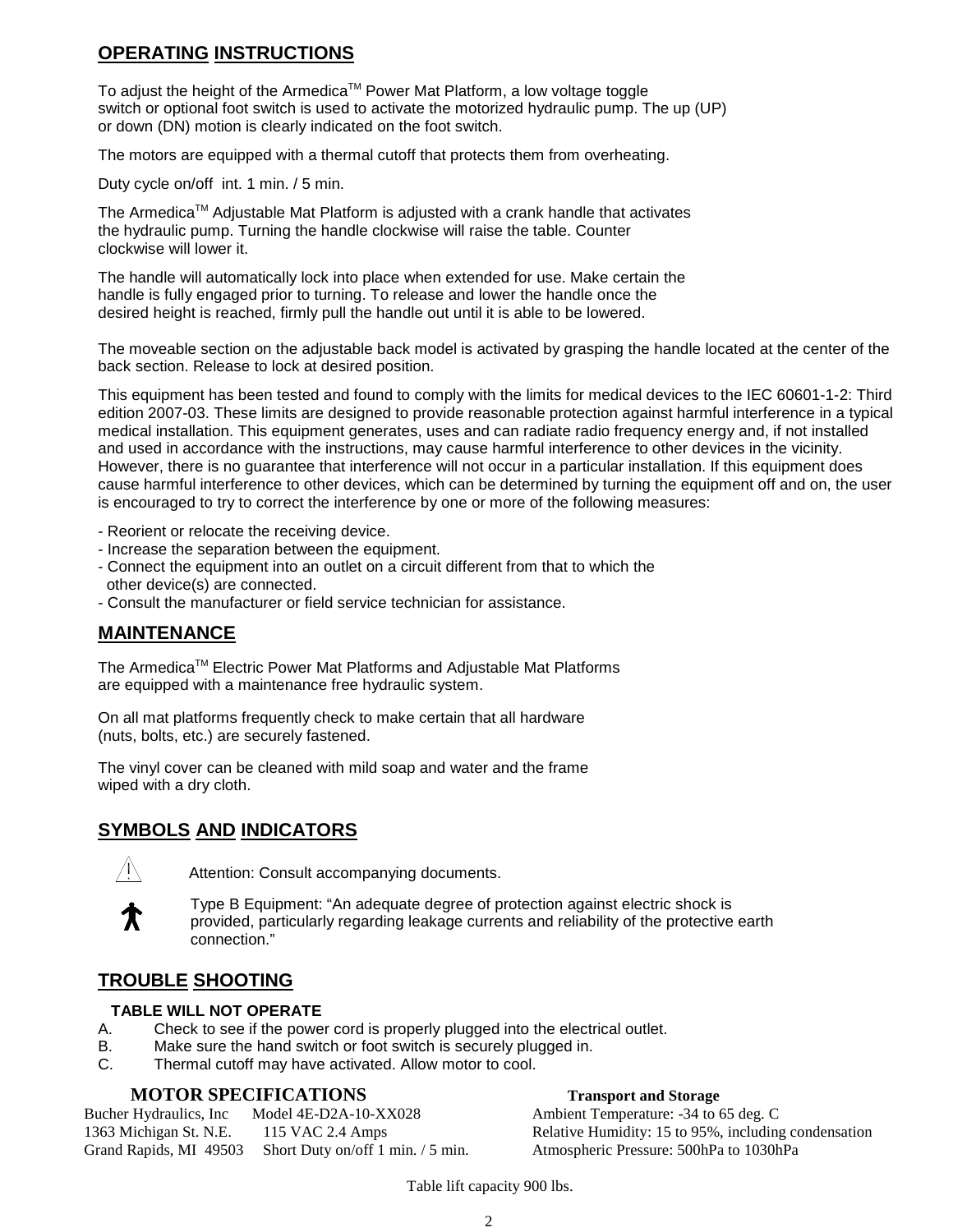|    |                                          | QTY FOR POWER QTY FOR MANUAL QTY FOR FIXED QTY FOR 4x7 AJD BACK |                |              |              |              |              |                |              |              |                |                                  |                |
|----|------------------------------------------|-----------------------------------------------------------------|----------------|--------------|--------------|--------------|--------------|----------------|--------------|--------------|----------------|----------------------------------|----------------|
|    | ITEM PART # DESRIPTION                   | 4x7                                                             | 5x7            | 6x8          | 4x7          | 5x7          | 6x8          |                |              |              |                | 4x7   5x7   6x8   POWER   MANUAL | <b>FIXED</b>   |
| 1  | 02004 SPRING GAS HY3 VARILOCK            |                                                                 |                |              |              |              |              |                |              |              | 1              | 1                                | 1              |
| 2  | 02036 SCREW BTN HD SOC 1/4-20x3/8        | 16                                                              | 16             | 16           | 16           | 16           | 16           |                |              |              | 16             | 16                               |                |
| 3  | 02046 SCREW HX HD CAP 1/2-13x2           | 4                                                               | 4              | 4            | 4            | 4            | 4            | 4              | 4            | 4            | 4              | 4                                | 4              |
| 4  | 02047 SCREW HX HD CAP 1/2-13x2-3/4       | 4                                                               | $\overline{4}$ | 4            | 4            | 4            | 4            | $\overline{4}$ | 4            | 4            | 4              | 4                                | 4              |
| 5  | 02050 SCREW HX HD CAP 5/16-18x1-3/4      |                                                                 |                |              |              |              |              |                |              |              | $\mathbf{1}$   | $\mathbf{1}$                     | $\mathbf{1}$   |
| 6  | 02054 SCREW HX HD CAP 1/4-20x1-3/4       |                                                                 |                |              |              |              |              |                |              |              | 4              | 4                                | 4              |
| 7  | 02063 SCREW HX WASHER HD #10x3/4         | 24                                                              | 24             | 24           | 24           | 24           | 24           |                |              |              | 24             | 24                               |                |
| 8  | 02065 SCREW HX WASHER HD #14x1           | 18                                                              | 20             | 20           | 12           | 20           | 20           | 18             | 14           | 22           | 18             | 18                               | 18             |
| 9  | 02069 SCREW HX HD CAP 1/4-20x3           |                                                                 |                |              | 3            | 3            | 3            |                |              |              |                | 3                                |                |
| 10 | 02070 SCREW HX WASHER HD #14x1-3/4       |                                                                 |                |              |              |              |              |                |              |              | 6              | 6                                | 6              |
| 11 | 02088 SCREW FLT HD SOC 10-32x1/2         |                                                                 |                |              |              |              |              |                |              |              | 2              | $\overline{2}$                   | 2              |
| 12 | 02089 NUT NYLOCK 10-32                   |                                                                 |                |              |              |              |              |                |              |              | 2              | 2                                | 2              |
| 13 | 02095 NUT NYLOCK JAM 1/2-13              | 8                                                               | 8              | 8            | 8            | 8            | 8            | 8              | 8            | 8            | 8              | 8                                | 8              |
| 14 | 02100 NUT NYLOCK 1/4-20                  | 5                                                               | 5              | 5            | 4            | 4            | 6            |                |              |              | 4              | 4                                | 4              |
| 15 | 02104 WASHER 1/4" INTERNAL TOOTH LOCK    | 16                                                              | 16             | 16           | 16           | 16           | 16           |                |              |              | 16             | 16                               |                |
| 16 | 02105 NUT NYLOCK 5/16-18                 |                                                                 |                |              |              |              |              |                |              |              | $\overline{4}$ | 4                                | 4              |
| 17 | 02143 WASHER FENDER 1/4"IDx1"OD          | 13                                                              | 13             | 13           | 8            | 8            | 8            | 8              | 8            | 8            | 13             | 13                               | 8              |
| 18 | 02150 WASHER 5/16                        | 4                                                               |                |              |              |              |              |                |              |              | 4              | 4                                | 4              |
| 19 | 02173 SCREW HX HD 5/16-18x3-1/4          |                                                                 |                |              |              |              |              |                |              |              | $\overline{2}$ | $\overline{2}$                   | $\overline{2}$ |
|    | 02181 SCREW HX HD CAP 5/16-18x2-1/2      |                                                                 |                |              |              |              |              |                |              |              |                |                                  |                |
| 20 |                                          |                                                                 |                |              |              |              |              |                |              |              | 1              | 1                                | 1              |
| 21 | 02200 CLAMP CABLE 3/16 BLACK             | 24                                                              | 24             | 24           | 24           | 24           | 24           |                |              |              | 24             | 24                               |                |
| 22 | 02201 CLAMP CABLE 1/4 WHITE              | 5                                                               | 5              | 5            |              |              |              |                |              |              | 5              |                                  |                |
| 23 | 02204 CABLE TIE ADHESIVE MOUNT           |                                                                 |                |              |              |              |              |                |              |              | 4              | $\overline{4}$                   |                |
| 24 | 02235 CABLE TIE 1/16" X 6"               |                                                                 |                |              |              |              |              |                |              |              | 8              | 8                                |                |
| 25 | 02236 CABLE TIE 1/16" X 8"               |                                                                 |                |              |              |              |              |                |              |              | 4              |                                  |                |
| 26 | 03010 PLUG 1x1x14GA                      |                                                                 |                |              |              |              |              |                |              |              | 3              | 3                                | 3              |
| 27 | 03011 WASHER RHW-207 FINISH CAP          | 8                                                               | 8              | 8            | 8            | 8            | 8            | 8              | 8            | 8            | 8              | 8                                | 8              |
| 28 | 03012 CAP FINISH BLACK BOLT COVER        | 8                                                               | 8              | 8            | 8            | 8            | 8            | 8              | 8            | 8            | 8              | 8                                | 8              |
| 29 | 03015 PLUG 1x2x14GA                      |                                                                 |                |              |              |              |              |                |              |              | 2              | 2                                | $\overline{2}$ |
| 30 | 03016 PLUG 1x3x14GA                      | 4                                                               | 4              | 4            | 4            | 4            | 4            | 4              | 4            | 4            | 4              | 4                                | 4              |
| 31 | 03018 PLUG 1-3/4SQ-14-20 BLACK           |                                                                 |                |              |              |              |              | 3              | 3            | 3            |                |                                  | 3              |
| 32 | 03038 SWITCH CONTROL MNTD PWR MAT        |                                                                 |                |              |              |              |              |                |              |              |                |                                  |                |
| 33 | 03061 GLIDE 2-1/2 BASEx1/2-13x2-1/2      |                                                                 |                |              |              |              |              | $\mathbf{1}$   | $\mathbf{1}$ | $\mathbf{1}$ |                |                                  | $\mathbf{1}$   |
| 34 | 03065 GLIDE 1/4-20x1                     |                                                                 |                |              |              |              |              |                |              |              | 4              | 4                                | 4              |
| 35 | 03080 RIV NUT 1/4-20 14GA                |                                                                 |                |              |              |              |              |                |              |              | 4              | 4                                | 4              |
| 36 | 03129 RIBBED BUSHING 9311K143            | 5                                                               | 5              | 5            |              |              |              |                |              |              | 5              | 5                                |                |
| 37 | 03138 BUSH INSULATING.375 IDx.500 OD BLK |                                                                 |                |              |              |              |              |                |              |              | 2              | 2                                |                |
| 38 | 03139 FLAT RIBBED BUSHING 9311K145       | 5                                                               | 5              | 5            |              |              |              |                |              |              | 5              | 5                                |                |
| 39 | 03231 CABLE CMA REMOTE SYSTEM            |                                                                 |                |              |              |              |              |                |              |              | 1              | $\mathbf{1}$                     | 1              |
| 40 | 03400 DYNA-LIFT MOTOR ELEC               | $\mathbf{1}$                                                    | $\mathbf{1}$   | $\mathbf{1}$ |              |              |              |                |              |              | $\mathbf{1}$   |                                  |                |
| 41 | 03401 DYNA-LIFT CRANK ASSY MANUAL MAT    |                                                                 |                |              | 1            | $\mathbf{1}$ | $\mathbf 1$  |                |              |              |                | $\mathbf{1}$                     |                |
| 42 | 03408 SWITCH FOOT POWER MAT              |                                                                 |                |              |              |              |              |                |              |              |                |                                  |                |
| 43 | 12425 BAR 1/8x1x4-9/16 CRANK SPPT PLTD   |                                                                 |                |              | 1            | 1            | 1            |                |              |              |                | 1                                |                |
| 44 | 12803 BAR 1/8X2-1/2X4 HYD ADPTR PLTD     |                                                                 |                |              |              |              | $\mathbf{1}$ |                |              |              |                |                                  |                |
| 45 | 14404 BD UPH 6x8 STEEL MAT TABLE         |                                                                 |                | 1            |              |              | $\mathbf{1}$ |                |              | 1            |                |                                  |                |
| 46 | 14409 BD UPH 4x7 PWR MAT                 | 1                                                               |                |              | $\mathbf{1}$ |              |              | $\mathbf{1}$   |              |              |                |                                  |                |
| 47 | 14410 BD UPH STEEL MAT 5x7               |                                                                 | 1              |              |              | 1            |              |                | $\mathbf{1}$ |              |                |                                  |                |
| 48 | 14413 BD UPH 29x48 MAT 4x7 2PC HD SEC    |                                                                 |                |              |              |              |              |                |              |              | $\mathbf{1}$   | 1                                | $\mathbf{1}$   |
| 49 | 14414 BD UPH 48x57 MAT 4x7 2PC BODY      |                                                                 |                |              |              |              |              |                |              |              | 1              | 1                                | $\mathbf{1}$   |
| 50 | 18401 LEG PWR MAT PAINTED                | 4                                                               | 4              | 4            | 4            | 4            | 4            |                |              |              | 4              | 4                                |                |
| 51 | 18403 FRAME TOP PWR MAT 4x7 ELEC PAINTED | 1                                                               |                |              | 1            |              |              | 1              |              |              |                |                                  |                |
| 52 | 18409 FRAME TOP POWER MAT 5x7 PAINTED    |                                                                 | 1              |              |              | 1            |              |                | 1            |              |                |                                  |                |
| 53 | 18417 FRAME TOP PWR MAT 6x8 PAINTED      |                                                                 |                | $\mathbf{1}$ |              |              | $\mathbf{1}$ |                |              | $\mathbf{1}$ |                |                                  |                |
| 54 | 18421 LEG CONTEMP MAT PAINTED            |                                                                 |                |              |              |              |              | 3              | 3            | 3            |                |                                  | 3              |
| 55 | 18423 ILEG W/GLIDE LEVEL CONTMP MAT PNTD |                                                                 |                |              |              |              |              | $\mathbf{1}$   | $\mathbf{1}$ | $\mathbf{1}$ |                |                                  | 1              |
| 56 | 18436 BAR 1/8x1x9-1/4 ADJ MAT ADAPT PLTD |                                                                 |                |              | 1            | $\mathbf{1}$ |              |                |              |              |                | 1                                |                |
| 57 | 18442 BRKT ADAPTER 6x8 ADJ MAT PLTD      |                                                                 |                |              |              |              | 1            |                |              |              |                |                                  |                |
| 58 | 18457 FRM BACK MAT 4x7 ADJ BK PNTD       |                                                                 |                |              |              |              |              |                |              |              | 1              | 1                                | $\mathbf{1}$   |
| 59 | 18463 TUBE 1X2X3 CBL RELEASE LEVER PNTD  |                                                                 |                |              |              |              |              |                |              |              | 1              | 1                                | 1              |
| 60 | 18467 FRAME TOP 4x7 W/BACK SEC PNTD      |                                                                 |                |              |              |              |              |                |              |              | $\mathbf{1}$   | $\mathbf{1}$                     | $\mathbf{1}$   |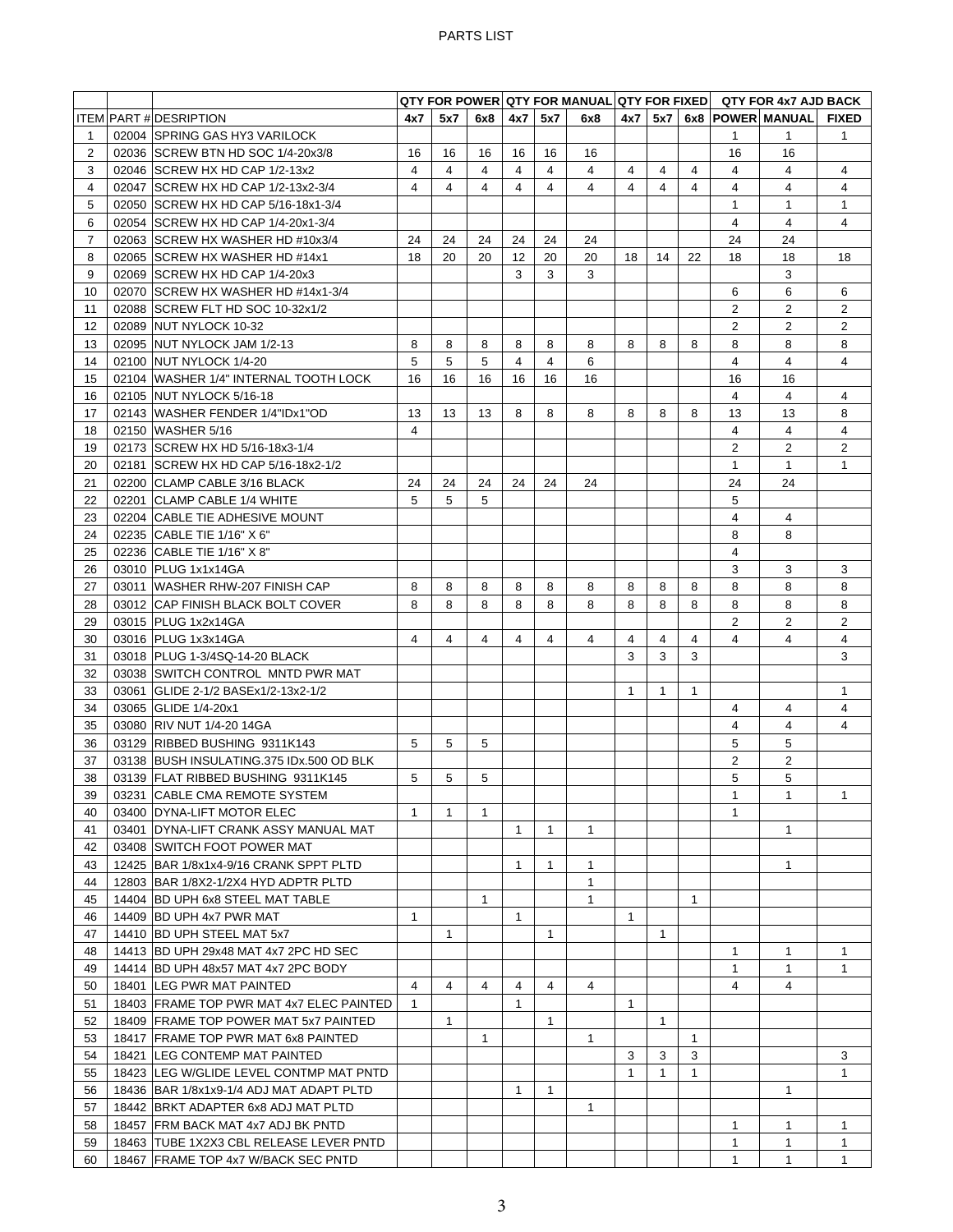

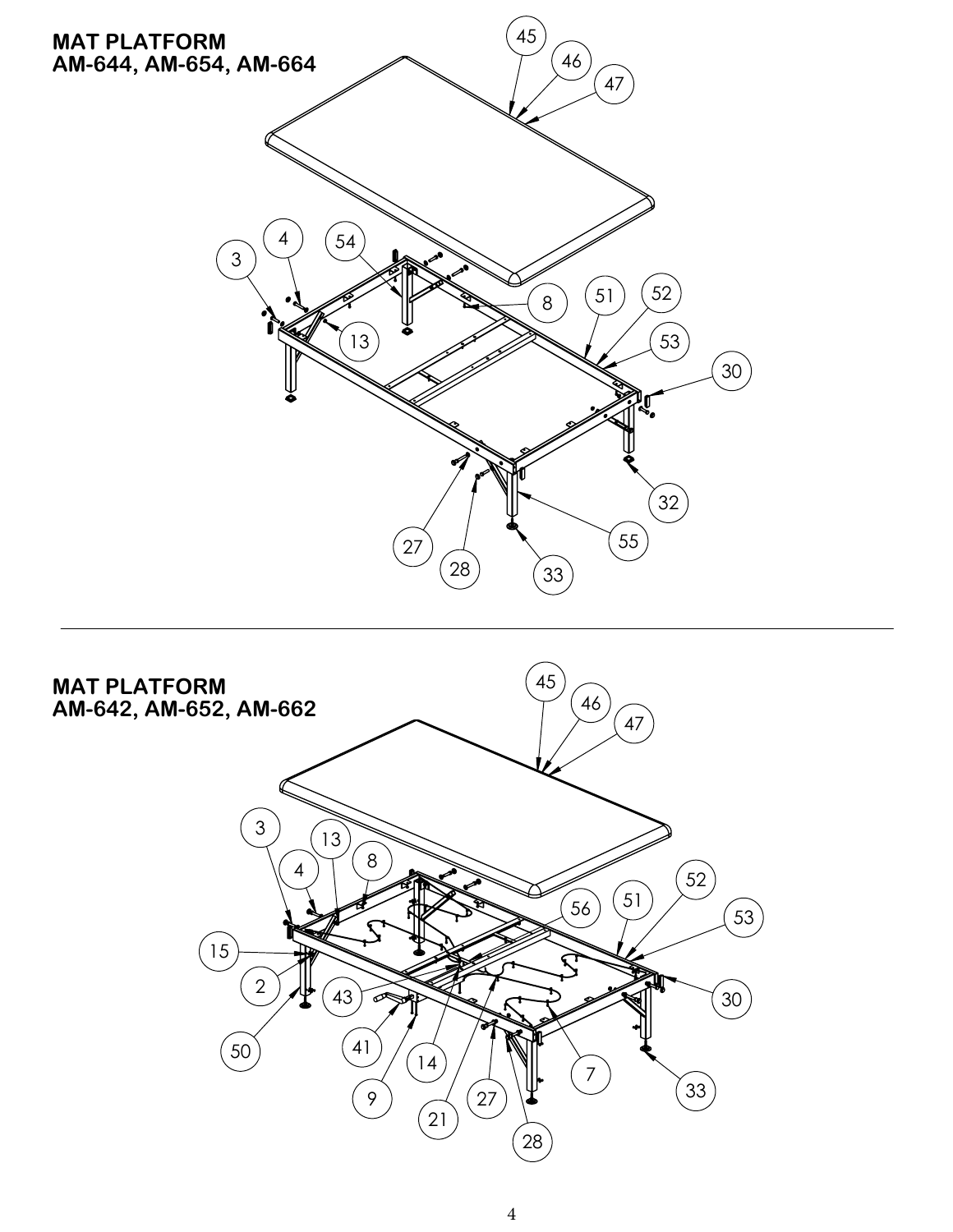## **MAT PLATFORM AM-640, AM-650, AM-660**

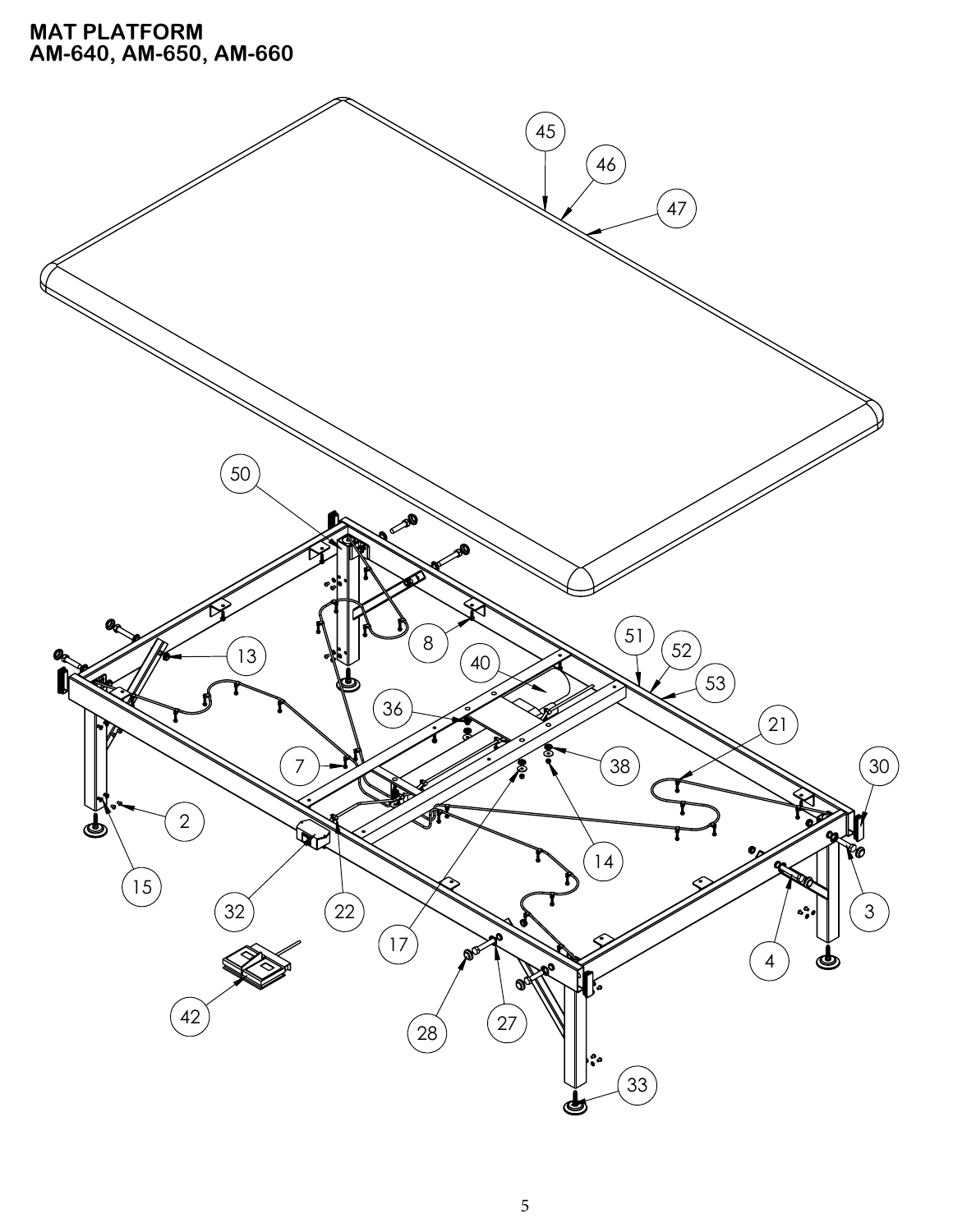### **MAT PLATFORM AM-641, AM-643, AM-645**